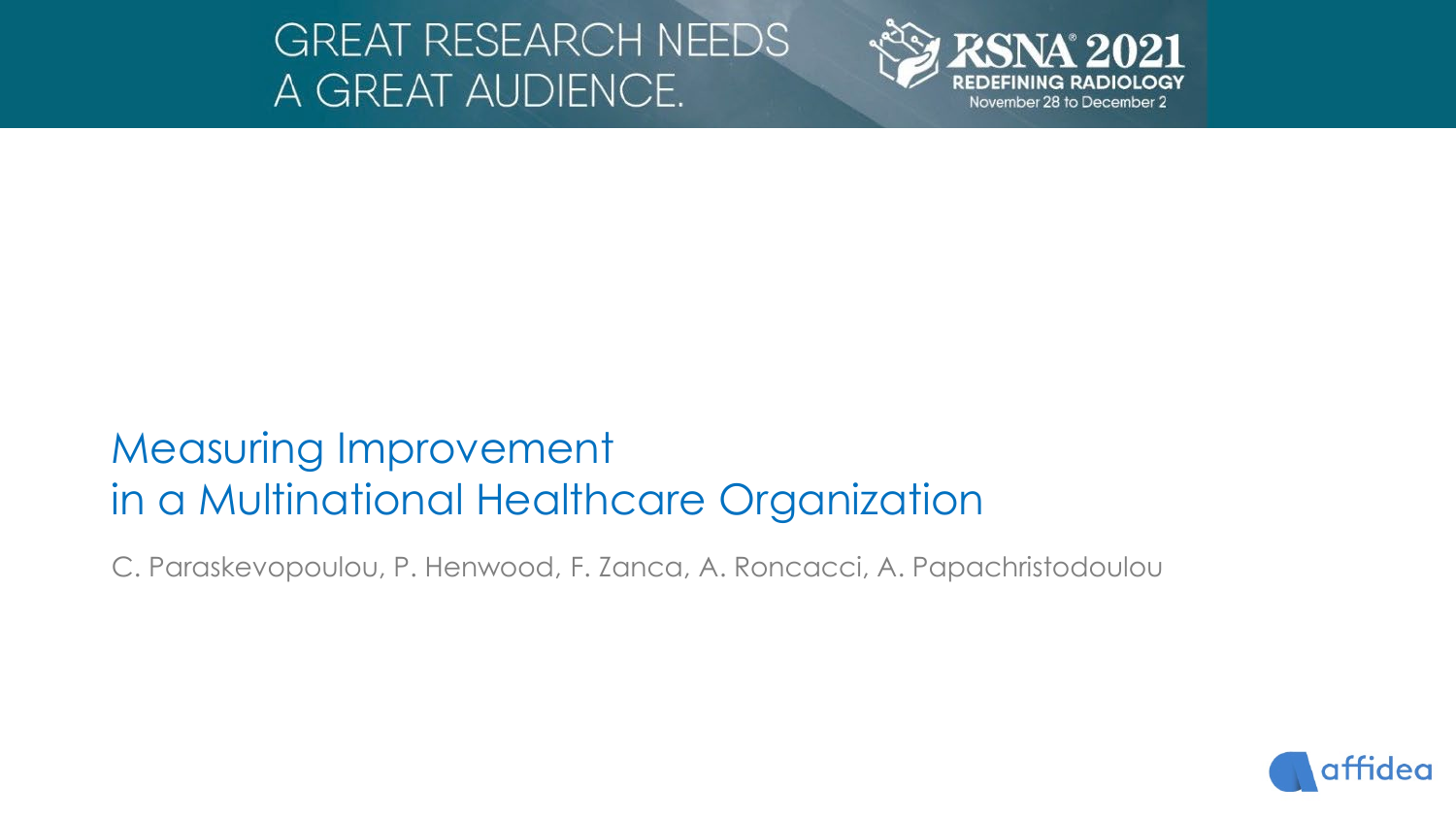### Purpose

- To present the impact of the introduction of Group organizational clinical standards in a multinational healthcare organisation in the improvement of patient safety through clinical audit
- **The assess whether actions taken have had tangible benefits and as such, retrospective** reviews and assessments are embedded as standard approaches

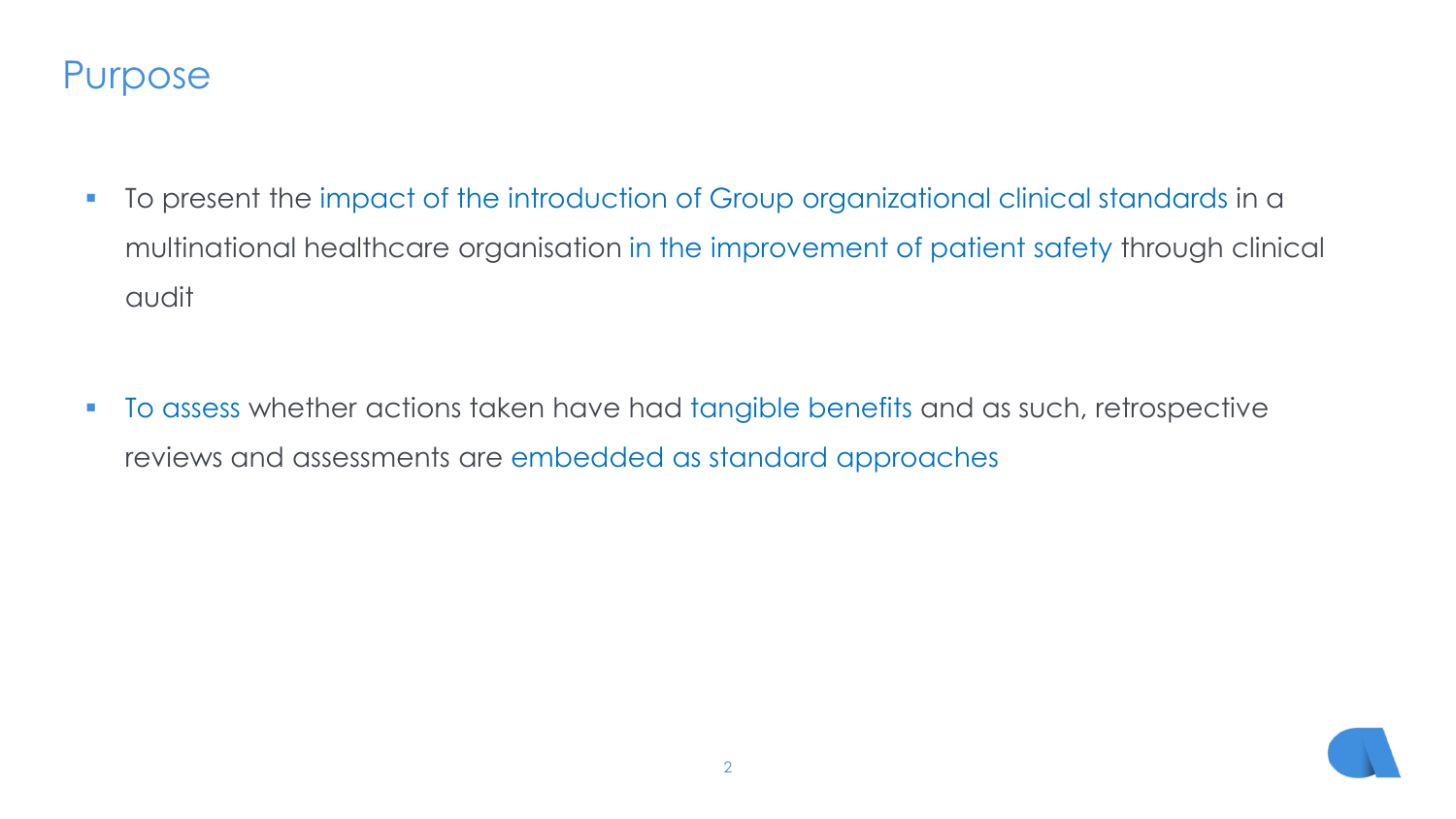# Material & Methods

- A suite of clinical safety standards was introduced at Group level in 2018 to harmonise approaches and embed best practice, moving away from the prior approach where standards were developed at individual country business level based on local requirements
- At the time of implementation, audits were undertaken to benchmark initial compliance to the new higher standards such that any subsequent progress could be analysed

| ï      |
|--------|
|        |
|        |
|        |
| r<br>b |
|        |
| ļ,     |
|        |
|        |

187 Diagnostic Imaging Centres 11 European Countries Croatia (HR) Czech Republic (CZ) Greece (GR) Hungary (HU) Ireland (IR) Italy (IT) Lithuania (LT) Poland (PL) Portugal (PT) Romania (RO) Spain (ES)

#### Self-Assessment Questionnaires 39 questions based on

- Comprehensive Clinical Audits of Radiology Practices, IAEA
- Esperanto, ESR
- ESR Clinical Standards & Audit Templates

#### Areas audited

- Incident Management
- Justification of Imaging Examinations using Ionising Radiation
- Contrast Media Management
- **MR Safety**

3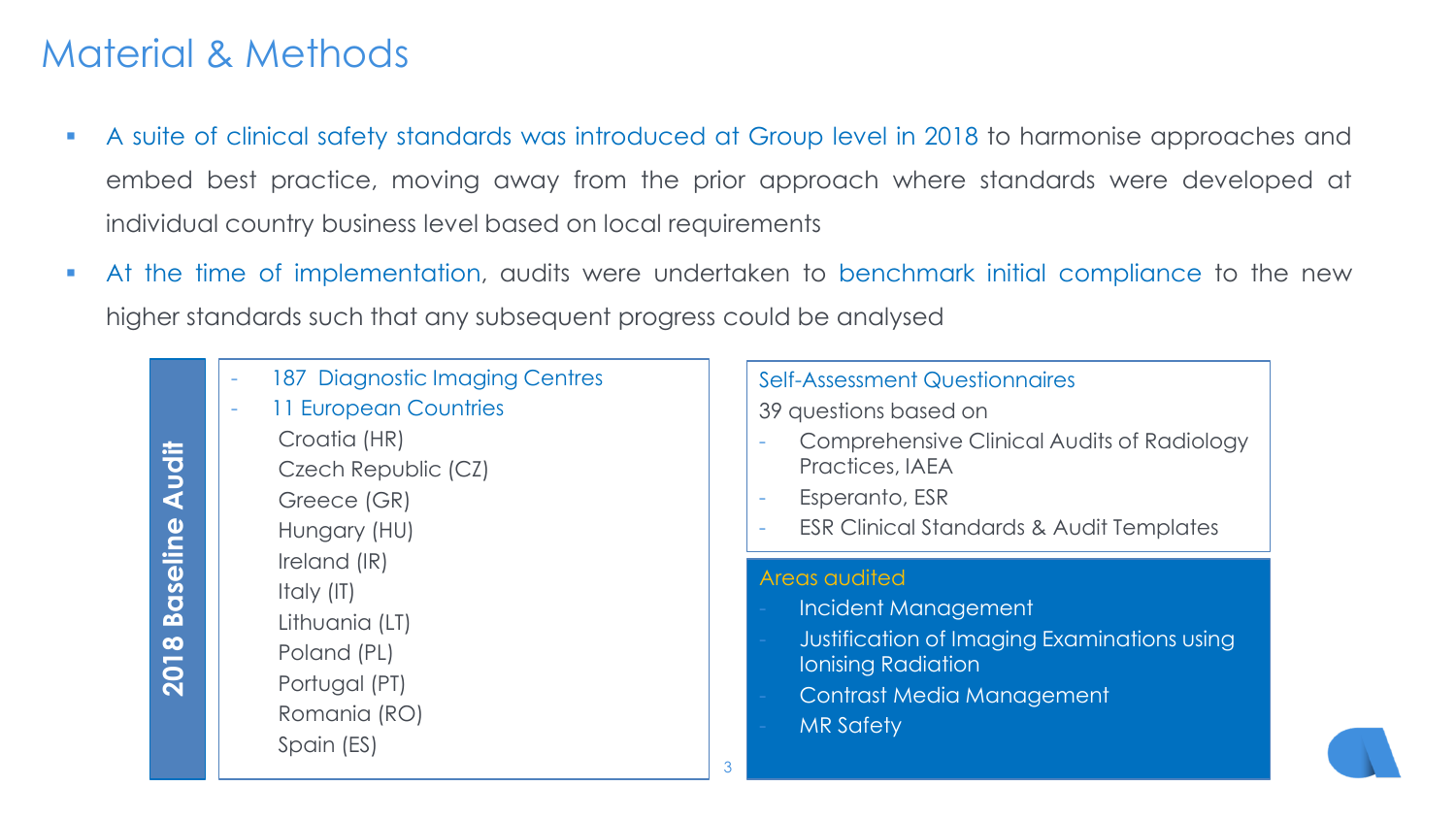# Material & Methods

- **The first comparative survey was undertaken between October to** December 2020
- **The same self-assessment questionnaires were digitally distributed to** assess compliance with a 95% standard
- Results were compared to those collected in 2018 to evaluate the level of improvement
	- Analysis per country / between countries
	- Analysis per area and overall compliance
	- Comparison with 2018 results to measure improvement

|                                                              | <b>CLINICAL AUDIT</b><br><b>A</b> affidea<br><b>RADIOLOGY DEPARTMENTS</b>                                                                                                      |                                     | F-CLN-001-06 Rev: 04                               |                    |  |  |
|--------------------------------------------------------------|--------------------------------------------------------------------------------------------------------------------------------------------------------------------------------|-------------------------------------|----------------------------------------------------|--------------------|--|--|
|                                                              |                                                                                                                                                                                |                                     | Page 1 of 2                                        |                    |  |  |
|                                                              |                                                                                                                                                                                |                                     |                                                    |                    |  |  |
| <b>Scope</b>                                                 |                                                                                                                                                                                |                                     |                                                    |                    |  |  |
|                                                              | To improve the quality of patient care, experience and outcome through formal review of systems and pathways against defined standards                                         |                                     |                                                    |                    |  |  |
|                                                              | and to implement change based on the results.                                                                                                                                  |                                     |                                                    |                    |  |  |
|                                                              |                                                                                                                                                                                |                                     |                                                    |                    |  |  |
|                                                              | Country:<br>Centre:                                                                                                                                                            |                                     |                                                    |                    |  |  |
|                                                              | Date                                                                                                                                                                           |                                     |                                                    |                    |  |  |
|                                                              |                                                                                                                                                                                |                                     |                                                    |                    |  |  |
|                                                              | Please select the type of modalities in your centre:                                                                                                                           | <b>D</b> Radiography<br>Mommography |                                                    |                    |  |  |
|                                                              | $\Box$ CPG                                                                                                                                                                     |                                     |                                                    |                    |  |  |
|                                                              |                                                                                                                                                                                | <b>EL</b> DEXA                      |                                                    |                    |  |  |
|                                                              |                                                                                                                                                                                | CCT                                 | <b>DI MRI</b><br><b>D</b> Interventional Radiology |                    |  |  |
|                                                              |                                                                                                                                                                                |                                     |                                                    |                    |  |  |
|                                                              |                                                                                                                                                                                |                                     |                                                    |                    |  |  |
| Is your centre participating in the Dose Excellence Project? |                                                                                                                                                                                | <b>DIYES</b><br><b>DINO</b>         |                                                    |                    |  |  |
|                                                              |                                                                                                                                                                                | <b>D</b> YES                        |                                                    |                    |  |  |
|                                                              | Is your centre participating in the MR Escellence Project?                                                                                                                     |                                     |                                                    |                    |  |  |
|                                                              |                                                                                                                                                                                | OINO                                |                                                    |                    |  |  |
|                                                              |                                                                                                                                                                                |                                     |                                                    |                    |  |  |
| τ                                                            | Is all equipment using ionising radiation appropriately licensed? Reference P-CLN-001.                                                                                         | $\blacksquare$ TES                  | $\blacksquare$ NO                                  | <b>DINA</b>        |  |  |
| $\overline{z}$                                               | What is the frequency of the ionising radiation license renewal?                                                                                                               |                                     |                                                    | <b>DINA</b>        |  |  |
|                                                              |                                                                                                                                                                                |                                     |                                                    |                    |  |  |
| з.                                                           | Does the centre have a Medical Physicist?                                                                                                                                      | $\blacksquare$ 113                  | $\Box$ $\kappa$                                    | ONA                |  |  |
|                                                              | Consultant/Contractor<br>E yes<br>Personnel                                                                                                                                    |                                     |                                                    |                    |  |  |
| z                                                            | Does the centre have access to Medical Physicist advice (e.g. Chief Medical Physicist)?                                                                                        | צוים                                | $\blacksquare$ NO                                  | <b>OINA</b>        |  |  |
| s.                                                           | Is the centre overseen by a Radiation Safety Committee?                                                                                                                        | צד ם                                | $\blacksquare$ NO                                  | OWA                |  |  |
| ۵.                                                           | Does the centre have a Quality Contral Program in place? Reference P-CLN-001 and                                                                                               | צוי ם                               | $\blacksquare$ NO                                  | ONA                |  |  |
|                                                              | implementation of local SOP for Quality Assurance Program.                                                                                                                     |                                     |                                                    |                    |  |  |
| z.                                                           | Does the centre perform risk assessment related to radiation protection? Reference P-CLN-<br>001.                                                                              | צור גם                              | $\blacksquare$ NO                                  | <b>DINA</b>        |  |  |
| â.                                                           | la there a local Radiation Protection program?                                                                                                                                 | $\blacksquare$ $\blacksquare$       | $\blacksquare$ NO                                  | OWA                |  |  |
| ᡒ                                                            |                                                                                                                                                                                | $\blacksquare$ $\blacksquare$       | OWD                                                |                    |  |  |
| 10.                                                          | Are Raciation Protection Apparel (RPA) e.g. lead aprons, collars etc. available?<br>Is there a procedure for labeling, inspection, evaluation, cleaning, staring and disposing | צו ם                                | $\blacksquare$ NO                                  | <b>DINA</b><br>OWA |  |  |
|                                                              | Radiation Protection Apparel (RPA)? Reference P-CLN-001.                                                                                                                       |                                     |                                                    |                    |  |  |
| 11.                                                          | Are there radiation protection signs in the designated areas? Reference P-CLN-001.                                                                                             | $\blacksquare$ YES                  | $\blacksquare$ NO                                  | <b>DINA</b>        |  |  |
| 12.                                                          | Are centre personnel appropriately monitored for radiation exposure? Reference P-CLN-                                                                                          | $\blacksquare$ yes                  | $\Box$ NO                                          | <b>DINA</b>        |  |  |
|                                                              | 001.                                                                                                                                                                           |                                     |                                                    |                    |  |  |
| 13.                                                          | Is there a process for pregnant personnel? Reference P-CLN-003.                                                                                                                | $\blacksquare$ YES                  | $\blacksquare$ NO                                  | <b>OINA</b>        |  |  |
| 14.                                                          | Is there an incident reporting system? Reference P-CLN-009.                                                                                                                    | $\blacksquare$ $\blacksquare$       | OND                                                | <b>OINA</b>        |  |  |
| $\overline{15}$                                              | Is there an internal process for personnel to pravide positive feedback to their peers?                                                                                        | $\blacksquare$ YES                  | OND                                                | ONA                |  |  |
|                                                              | Reference P-CLN-021                                                                                                                                                            |                                     |                                                    |                    |  |  |
|                                                              | Is there a process in place that clearly defines who has the authority to request imaging                                                                                      | $\blacksquare$ 113                  | $\blacksquare$ NO                                  | <b>OINA</b>        |  |  |
| 16.                                                          | investigations? Reference P-CLN-014.                                                                                                                                           |                                     |                                                    |                    |  |  |
|                                                              | Is there a record of referrers with authority to request imaging investigations? Reference P-                                                                                  | צד ם                                | $\blacksquare$ NO                                  | <b>DINA</b>        |  |  |
| 17.                                                          |                                                                                                                                                                                |                                     |                                                    |                    |  |  |
|                                                              | CLN-014.                                                                                                                                                                       |                                     |                                                    |                    |  |  |
| 18.                                                          | Is there a justification process for examinations using lonising radiation? Reference P-CLN-                                                                                   | $\blacksquare$ YES                  | $\Box$ NO                                          | <b>DINA</b>        |  |  |

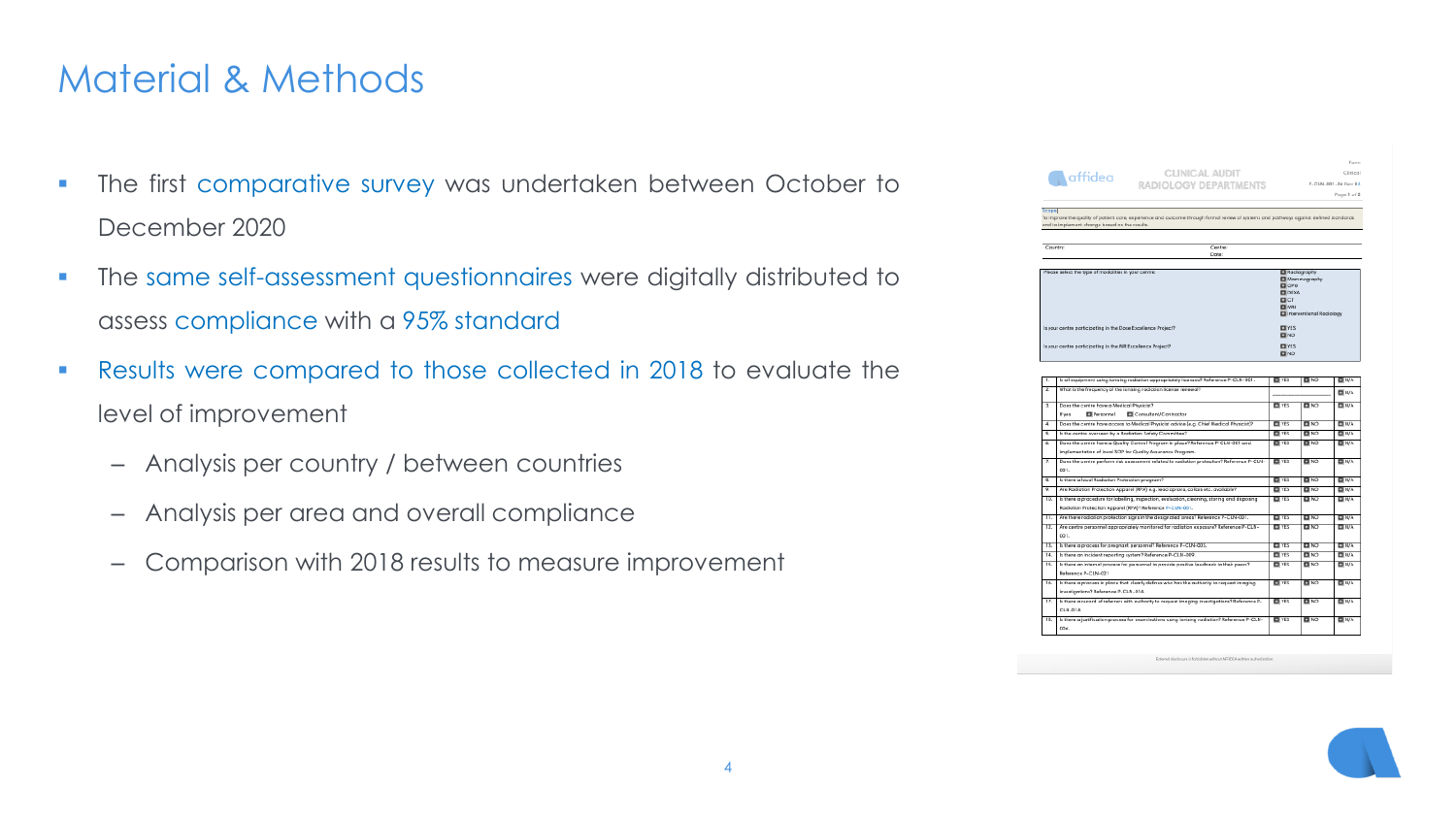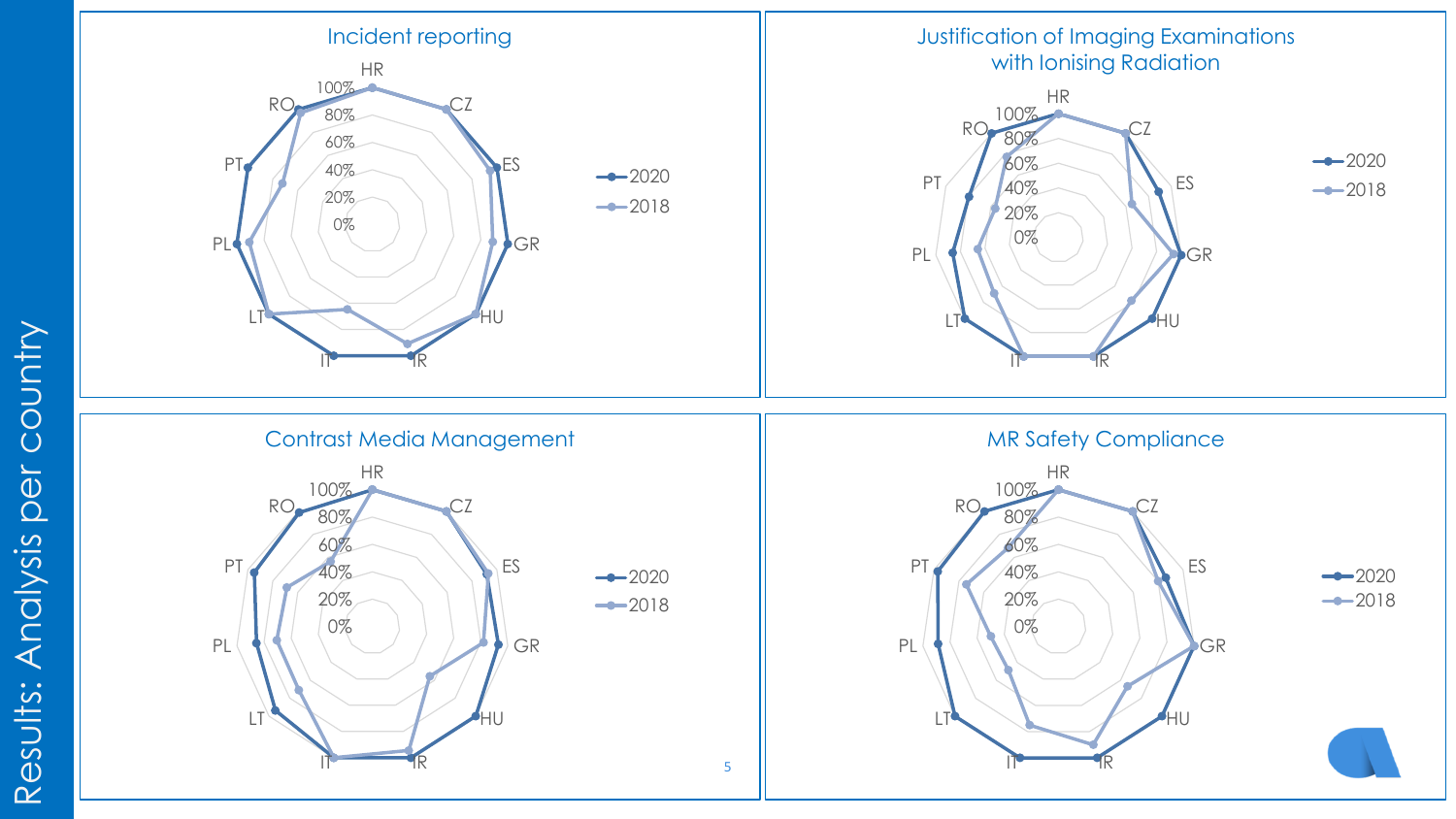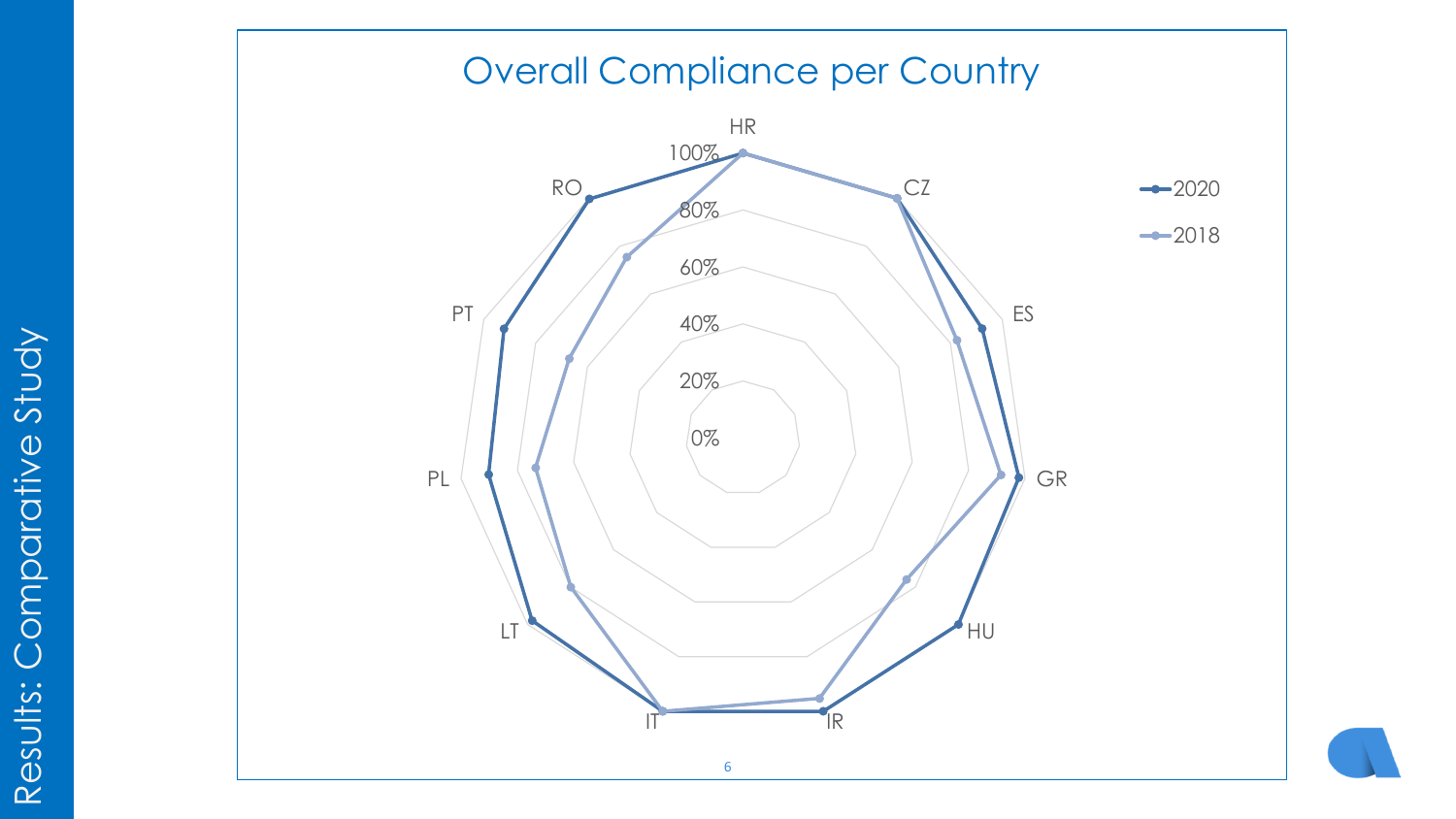## Overall compliance per area audited for 187 centers in 11 countries